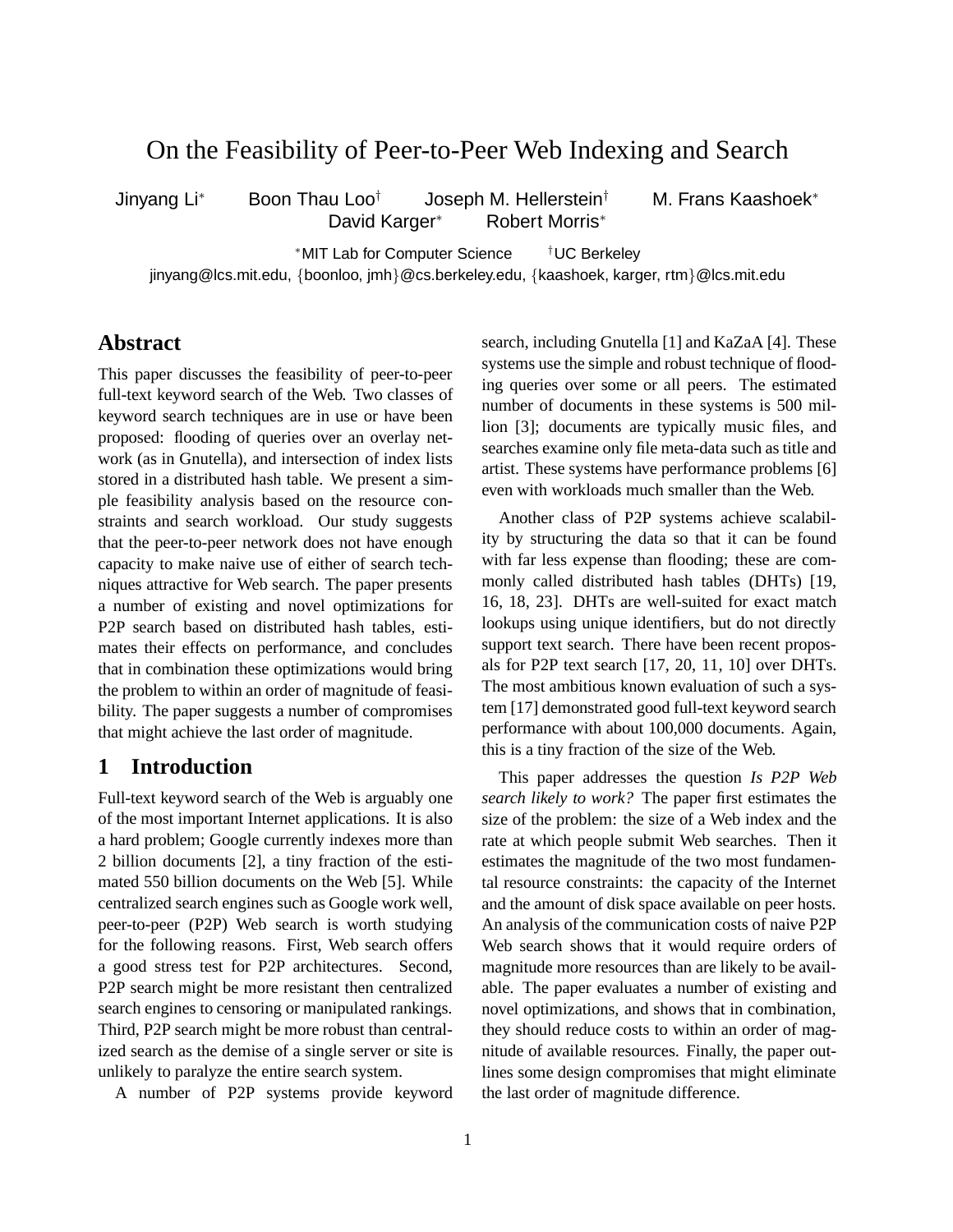The main contribution of this paper is an evaluation of the fundamental costs of, and constraints on, P2P Web search. The paper does not claim to have a definitive answer about whether P2P Web search is likely to work, but it does provide a framework for debating the question.

## **2 Background**

A query consists of a set of *search terms* (words) provided by a user. The result is usually a list of documents that contain the terms, ranked by some scoring mechanism. Search engines typically precompute an *inverted index*: for each word, a *posting list* of the identifiers of documents that contain that word. These postings are intersected in a query involving more than one term. Since the intersection is often large, search engines usually present only the most highly ranked documents. Systems typically combine many ranking factors; these may include the importance of the documents themselves [15], the frequency of the search terms, or how close the terms occur to each other within the documents.

## **3 Fundamental Constraints**

Whether a search algorithm is feasible depends on the workload, the available resources, and the algorithm itself. We estimate the workload first. Google indexes more than 2 billion Web documents [2], so to be conservative we assume 3 billion. Assuming 1000 words per document, an inverted index would contain  $3*10^9*1000$  document identifiers (docIDs). In a DHT, a docID would likely be a key with which one could retrieve the document; typically this is a 20 byte hash of the document's content. The large docID space simplifies collision avoidance as different peers independently generate docIDs when inserting documents into the P2P network. The total inverted index size for the Web is about  $6 * 10^{13}$  bytes. We assume the system would have to serve about 1000 queries per second (Google's current load [2]).

A P2P search system would have two main resource constraints: *storage* and *bandwidth*. To simplify subsequent discussion, we present concrete estimates based on informed guesses.

• **Storage Constraints:** Each peer host in a P2P system will have a limit on the disk space it can use to store a piece of the index; we assume one gigabyte, a small fraction of the size of a typical PC hard disk. It is not atypical today for some large desktop applications to have an installed size of around 1GB. An inverted index of size  $6 * 10^{13}$  bytes would require 60,000 PCs, assuming no compression.

• **Communication Constraints:** A P2P query consumes bandwidth on the wide-area Internet; the total bandwidth consumed by all queries must fit comfortably within the Internet's capacity.

Given the importance of finding information on the Web, we assume that it is reasonable for it to consume a noticeable fraction of Internet capacity. DNS uses a few percent of wide-area Internet capacity [21]; we optimistically assume that Web search could consume 10%. One way to estimate the Internet's capacity is to look at the backbone cross-section bandwidth. For example, the sum of the bisection bandwidths of Internet backbones in the U.S. was about 100 gigabits in 1999 [7]. Assuming 1,000 queries per second, the per-query communication budget is 10 megabits, or roughly one megabyte. This is a very optimistic assessment.

Another way to derive a reasonable query communication cost is to assume that the query should send no more data than the size of the document ultimately retrieved. Assuming that the average Web page size is about 10 kilobytes, this leads to a pessimistic query communication budget of 10 kilobytes.

The rest of this paper assumes the more optimistic budget of one megabyte of communication per query.

## **4 Basic Cost Analysis**

This section outlines the costs of naive implementations of two common P2P text search strategies: *partition-by-document* and *partition-by-keyword*.

### **4.1 Partition by Document**

In this scheme, the documents are divided up among the hosts, and each peer maintains a local inverted index of the documents it is responsible for. Each query must be broadcast or flooded to all peers; each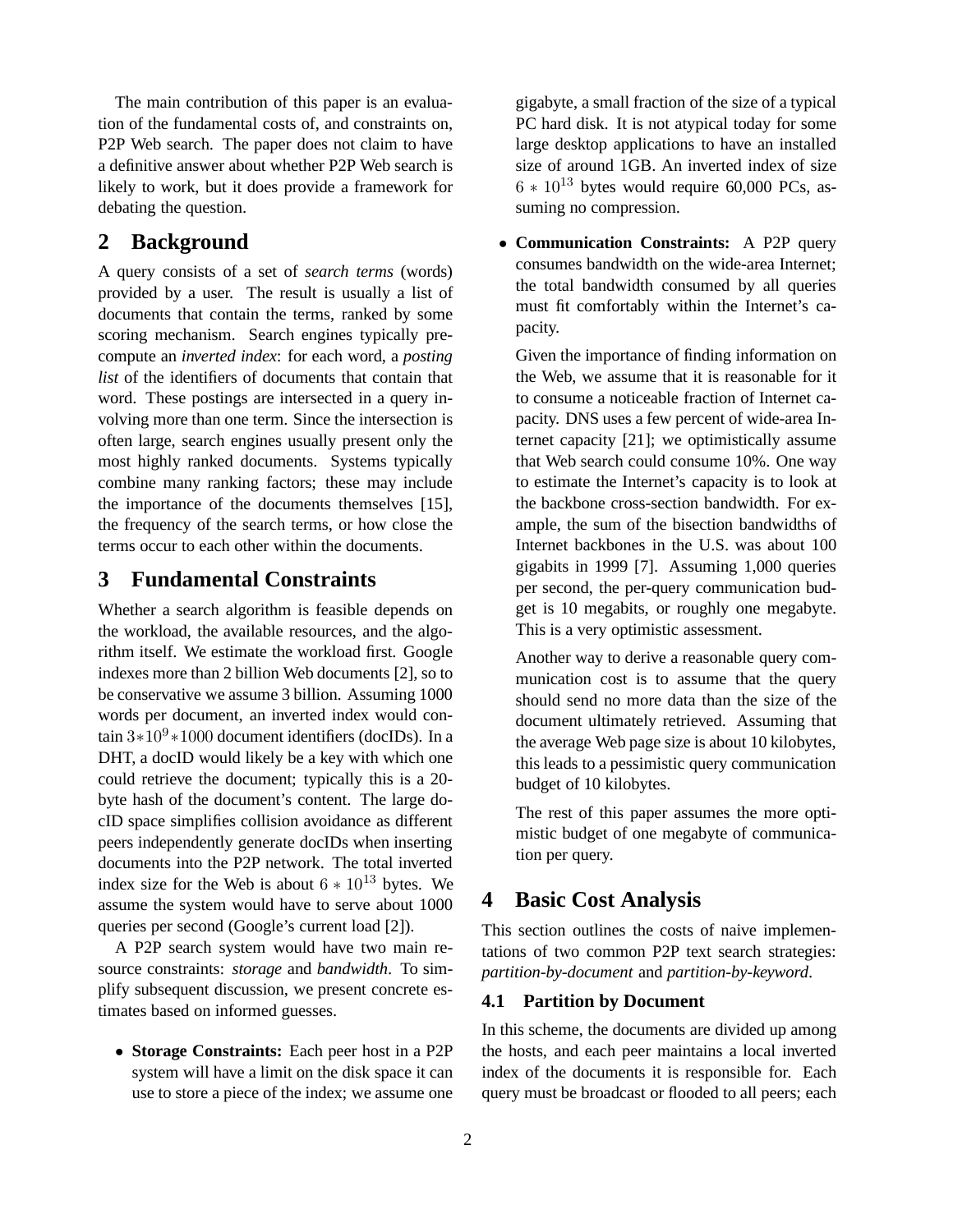peer returns its most highly ranked document(s). Gnutella and KaZaA use partition by document.

Flooding a query to the 60,000 peers required to hold an index would require about 60,000 packets, each of size 100 bytes. Thus a query's communication cost would be 6 megabytes, or 6 times higher than our budget. Of course, if peers were able to devote more disk space to storing the index, fewer would be required, and the communication cost would be proportionately less.

### **4.2 Partition by Keyword**

In this scheme, responsibility for the words that appear in the document corpus is divided among the peers. Each peer stores the posting list for the word(s) it is responsible for. A DHT would be used to map a word to the peer responsible for it. A number of proposals work this way [17, 10].

A query involving multiple terms requires that the postings for one or more of the terms be sent over the network. For simplicity, this discussion will assume a two-term query. It is cheaper to send the smaller of the two postings to the peer holding the larger posting list; the latter peer would perform the intersection and ranking, and return the few highest-ranking document identifiers.

Analysis of 81,000 queries made to a search engine for mit.edu shows that the average query would move 300,000 bytes of postings across the network. 40% of the queries involved just one term, 35% two, and 25% three or more. mit.edu has 1.7 million Web pages; scaling to the size of the Web (3 billion pages) suggests that the average query might require 530 megabytes, requiring a factor of  $530 \times$ improvement.

Some queries, however, are much more expensive than this average. Consider a search for "the who". Google reports that  $3 \times 10^9$  documents contain "the", and  $2 * 10^8$  contain "who". This query would send 4 GB over the network, exceeding our budget by 4000×.

Our analysis seems to imply that partition-bydocument is the more promising scheme, requiring only a factor of  $6\times$  improvement. However, we focus instead on partition-by-keyword because it allows us to draw on decades of existing research on fast inverted index intersection. As we will see later, by applying a variety of techniques we can bring the partition-by-keyword scheme to the same order-ofmagnitude bandwidth consumption as the partitionby-document approach.

## **5 Optimizations**

In this section, we discuss optimization techniques for partition-by-keyword. We evaluate the optimizations using our data set of  $81,000$  mit.edu queries and 1.7 million web pages crawled from MIT.

#### **5.1 Caching and Precomputation**

Peers could cache the posting lists sent to them for each query, hoping to avoid receiving them again for future queries. This technique reduces the average query communication cost in the MIT query trace by 38%. The modest improvement can be attributed to the fact that many queries appear only once in the trace.

Precomputation involves computing and storing the intersection of different posting lists in advance. Precomputing for all term pairs is not feasible as it would increase the size of the inverted index significantly. Since the popularity of query terms follows a Zipf distribution [17], it is effective to precompute only the intersections of all pairs of popular query terms. If 7.5 million term pairs  $(3\% \text{ of all possible})$ term pairs) from the most popular terms are precomputed for the MIT data set, the average query communication cost is reduced by 50%.

### **5.2 Compression**

Compression provides the greatest reduction in communication cost without sacrificing result quality.

#### **5.2.1 Bloom Filters**

A Bloom filter can represent a set compactly, at the cost of a small probability of false positives. In a simple two-round Bloom intersection [17], one node sends the Bloom filter of its posting list. The receiving node intersects the Bloom filter and its posting list, and sends back the resulting list of docIDs. The original sender then filters out false positives. The result is a compression ratio of  $13<sup>1</sup>$ .

When the result set is small, we propose multiple rounds of Bloom intersections. In this case, the

 $1$ This is a best case compression ratio which assumes that the intersection is empty and that the two posting lists have similar sizes.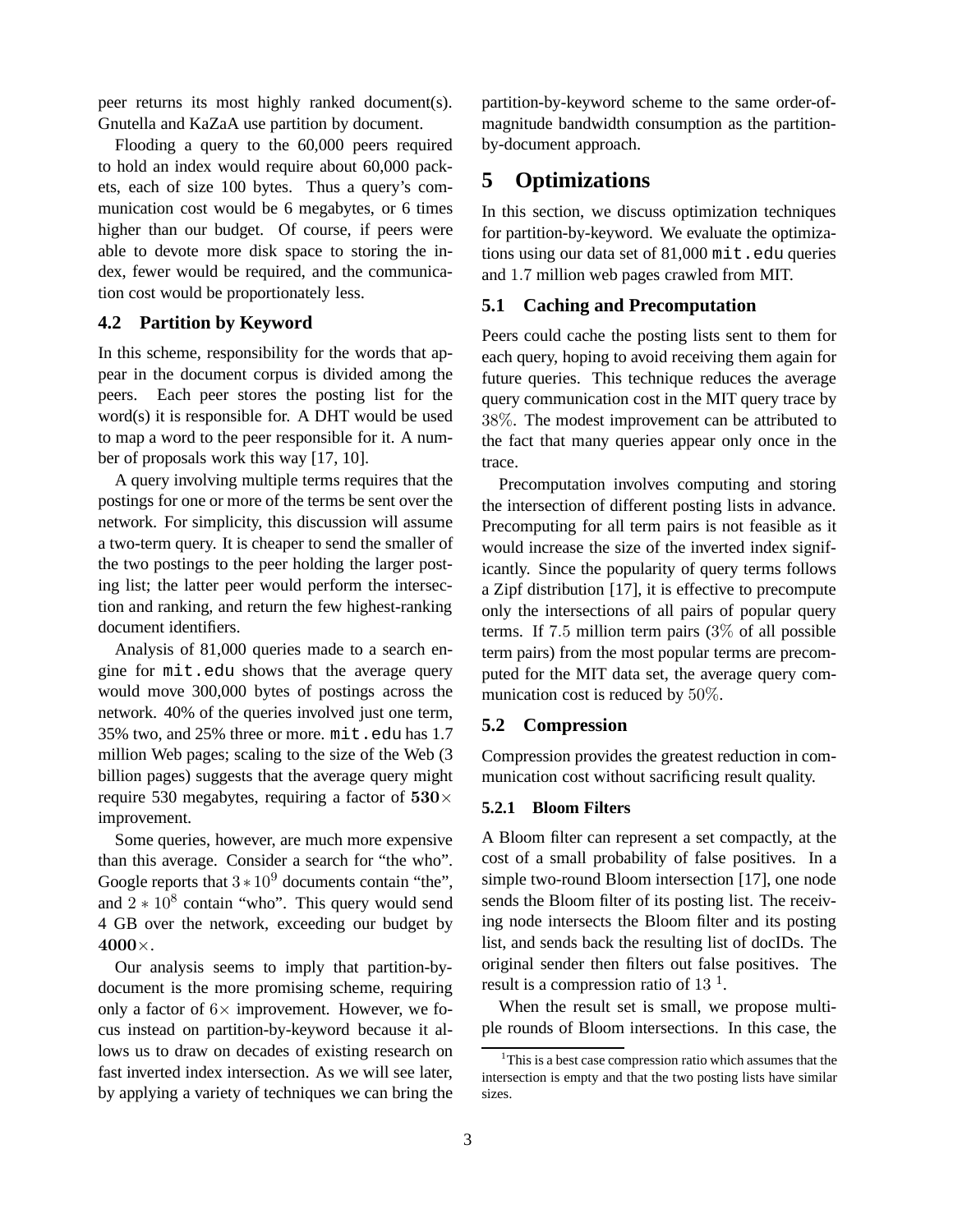compression ratio is increased to 40 with four rounds of Bloom filter exchange <sup>2</sup>. Compressed Bloom filters [14] give a further 30% improvement, resulting in a compression ratio of approximately 50.

### **5.2.2 Gap Compression**

*Gap compression* [22] is effective when the gaps between sorted docIDs are small. To reduce the gap size, we propose to periodically remap docIDs from 160-bit hashes to dense numbers from 1 to the number of documents. In the MIT data set, gap compression with dense IDs achieves an average compression ratio of 30. Gap compression has the added advantage over Bloom filters that it incurs no extra round-trip time, and the compression ratio is independent of the size of the final intersection.

### **5.2.3 Adaptive Set Intersection**

Adaptive set intersection [8] exploits structure in the posting lists to avoid having to transfer entire lists. For example, the intersection  $\{1, 3, 4, 7\} \cap$  $\{8, 10, 20, 30\}$  requires only one element exchange, as  $7 < 8$  implies an empty intersection. contrast, computing the intersection  $\{1, 4, 8, 20\}$  $\{3, 7, 10, 30\}$  requires an entire posting list to be transferred.

Adaptive set intersection can be used in conjunction with gap compression. Based on the MIT data set, an upper bound of 30% improvement could be achieved on top of gap compression, resulting in a compression ratio of 40.

### **5.2.4 Clustering**

Gap compression and adaptive set intersection are most effective when the docIDs in the posting lists are "bursty". We utilize statistical clustering techniques to group similar documents together based on their term occurrences. By assigning adjacent docIDs to similar documents, the posting lists are made burstier. We use Probabilistic Latent Semantic Analysis (PLSA) [13] to group all the MIT Web documents into 100 clusters. Documents within the same cluster are assigned contiguous docIDs. Clustering improves the compression ratio of adaptive set intersection with gap compression to 75.

| <b>Technique</b>         | Improvement |
|--------------------------|-------------|
| Caching                  | $1.5\times$ |
| Precomputation           | $2\times$   |
| <b>Bloom Filters</b>     | $50\times$  |
| Gap Compression (GC)     | $30\times$  |
| Adaptive Set $(AS) + GC$ | $40\times$  |
| Clustering + $GC + AS$   | $75\times$  |

Table 1: Optimization Techniques and Improvements

## **6 Compromises**

Table 1 summarizes the performance gains of different techniques proposed so far. The most promising set of techniques result in a  $75\times$  reduction in average communication costs. However, achieving this improvement would require distributed renumbering and clustering algorithms which are rather complex. Even a  $75\times$  reduction leaves the average query communication cost an order of magnitude higher than our budget. An extra  $7\times$  improvement is still needed. This leads us into the softer realm of accepting compromises to gain performance.

### **6.1 Compromising Result Quality**

Reynolds and Vahdat suggest streaming results to users using *incremental intersection* [17]. Assuming users are usually satisfied with only a partial set of matching results, this will allow savings in communication as users are likely to terminate their queries early. Incremental intersection is most effective when the intersection is big relative to the postings so that a significant number of matching results can be generated without needing to transfer an entire posting list  $3$ .

While incremental results are useful, the likelihood that users will terminate their queries early will be increased if the incremental results are prioritized based on a good ranking function. To achieve this effect, Fagin's algorithm (FA) [9] is used in conjunction with a ranking function to generate incremental ranked results. The posting lists are sorted based on the ranking function, and the top ranked docIDs are incrementally transferred from one node to another for intersection. Unfortunately, not all ranking func-

<sup>&</sup>lt;sup>2</sup>More than 4 rounds yield little further improvement.

 $3$ This suggests that it might be preferable to precompute term pairs with big posting lists and small intersections, which would also reduce the storage overhead of precomputation.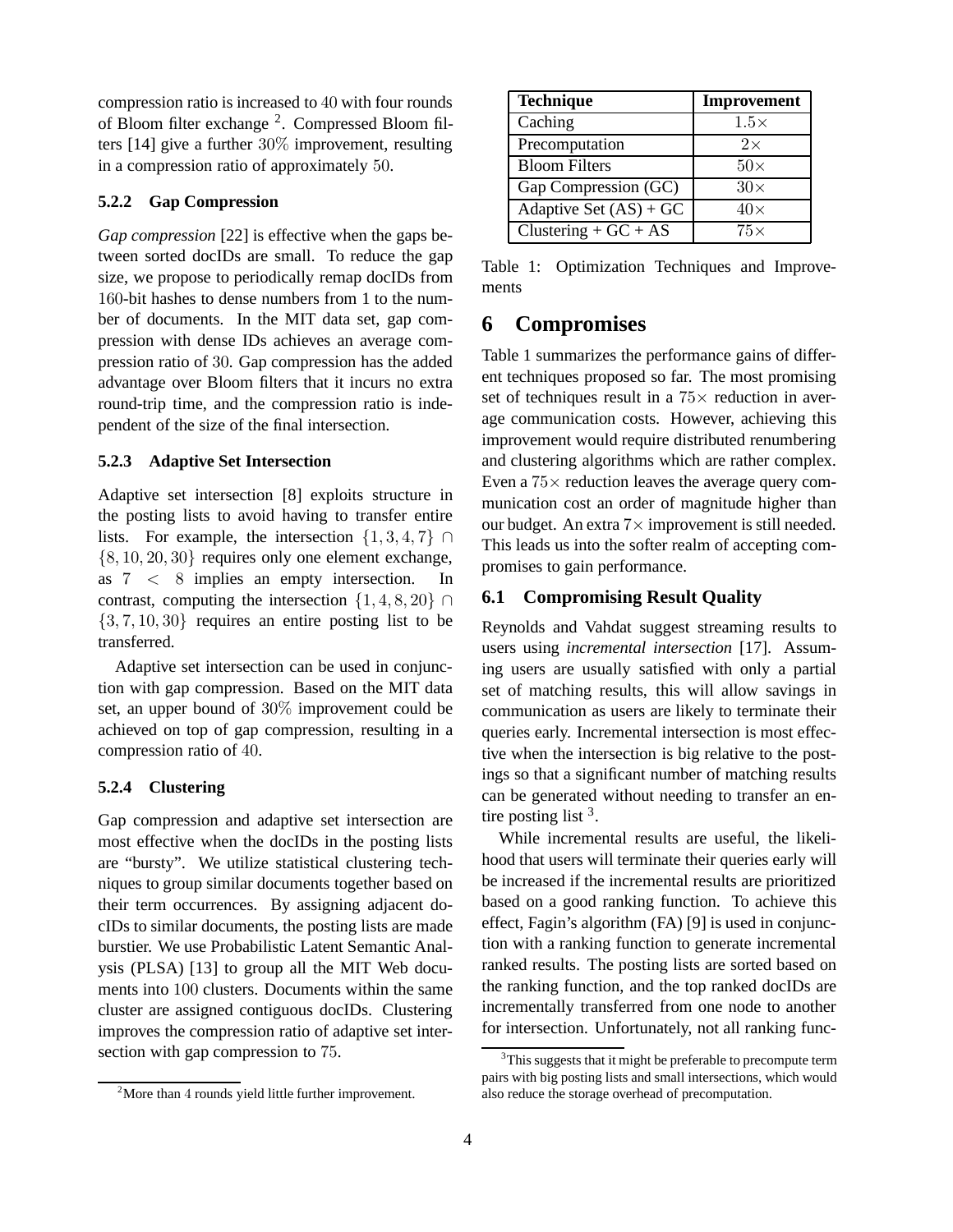tions are applicable. Examples of applicable ranking functions include those based on PageRank, term frequencies or font sizes. An example of a ranking function that can *not* be used with FA is one based on proximity of query terms. By limiting the choices of useful ranking functions, we are left with incremental results that are not as well-ranked compared to the results of commercial search engines. To alleviate this shortcoming, we propose the use of midquery relevance feedback [12] that allows users to control and change the order in which the posting list intersections are performed. This leads to potential improvements in user experiences, and may result in earlier query termination. However, incorporating user feedback in the middle of a search query introduces a number of challenges in designing appropriate result browsing and feedback interfaces.

As we mentioned earlier, incremental intersection results are more effective when the final result set is big relative to the intersecting posting lists. To illustrate, consider two posting lists  $X$  and  $Y$ , and the corresponding intersection Z where  $|X| > |Y| >$  $|Z|$ . Computing 10 matching results will require transferring an average of  $\frac{10*|Y|}{|Z|}$  elements from the smaller posting list  $Y$ . We quantify the savings of incremental results based on the MIT data set. On average, computing 10 results using incremental intersection results in a  $50\times$  reduction in communication cost<sup>4</sup>. We would expect even greater performance gains for the larger Web corpus. The savings of incremental intersection is especially significant for expensive queries such as "the who". Google reports that there are 10<sup>7</sup> results, hence roughly  $\frac{2*10^8}{10^7}*10=$ 200 docIDs need to be shipped to retrieve the top 10 ranked documents containing "the" and "who". This reduces the communication cost significantly to  $200 * 20B \approx 4KB$  which is well within our budget of one megabyte per query.

#### **6.2 Compromising P2P Structure**

The one megabyte communication budget is derived from the bisection backbone bandwidth of the Internet. The *aggregate* bandwidth summed over all links is probably much larger than the bisection. We could compromise the P2P network structure to exploit Internet aggregate bandwidth for better performance. One proposal is to replicate the entire inverted index, with one copy per ISP. As a rough analysis, if the entire inverted index can be replicated at 10 ISPs, there is a  $10\times$  increase in the communication budget per query.

## **7 Conclusion**

This paper highlights the challenges faced in building a P2P web search engine. Our main contribution lies in conducting a feasibility analysis for P2P Web search. We have shown that that naive implementations of P2P Web search are not feasible, and have mapped out some possible optimizations. The most effective optimizations bring the problem to within an order of magnitude of feasibility. We have also proposed two possible compromises, one in the quality of results, and the other in the P2P structure of our system. A combination of optimizations and compromises will bring us within feasibility range for P2P Web search.

### **8 Acknowledgments**

This research was conducted as part of the IRIS project (http://project-iris.net/), supported by the National Science Foundation under Cooperative Agreement No. ANI-0225660.

### **References**

- [1] Gnutella. http://gnutella.wego.com.
- [2] Google Press Center: Technical Highlights. http: //www.google.com/press/highlights. html.
- [3] Ingram: Record Industry Plays Hardball with Kazaa. http://www.globeandmail.com/.
- [4] Kazaa. http://www.kazza.com.
- [5] The Deep Web: Surfacing Hidden Value. http: //www.press.umich.edu/jep/07-01/ bergman.html.
- [6] Why Gnutella Can't Scale. No, Really. http: //www.darkridge.com/˜jpr5/doc/ gnutella.html.
- [7] Boardwatch Magazine's Directory of Internet Service Providers, 1999.
- [8] E. D. Demaine, A. López-Ortiz, and J. I. Munro. Adaptive Set Intersections, Unions, and Differences. In *Proceedings of the 11th Annual ACM-SIAM Symposium on Discrete Algorithms(SODA 2000)*,January 2000.

<sup>4</sup> Incremental ranked intersection can be combined with compression, but unfortunately the compression ratio will be reduced as a result.